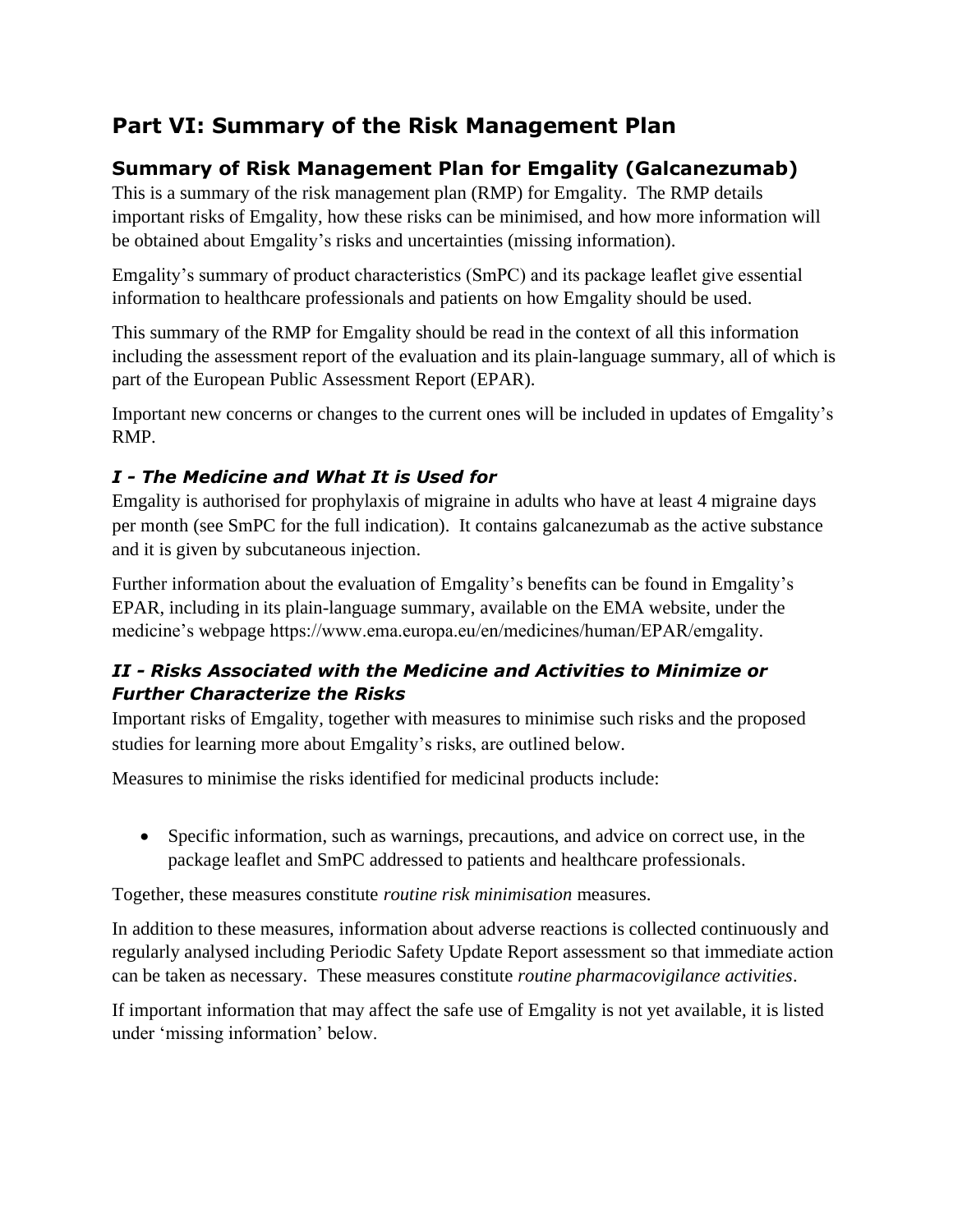## *II.A List of Important Risks and Missing Information*

Important risks of Emgality are risks that need special risk management activities to further investigate or minimise the risk, so that the medicinal product can be safely taken. Important risks can be regarded as identified or potential. Identified risks are concerns for which there is sufficient proof of a link with the use of Emgality. Potential risks are concerns for which an association with the use of this medicine is possible based on available data, but this association has not been established yet and needs further evaluation. Missing information refers to information on the safety of the medicinal product that is currently missing and needs to be collected (e.g., on the long-term use of the medicine).

| List of Important Risks and Missing Information |                                                                                                          |
|-------------------------------------------------|----------------------------------------------------------------------------------------------------------|
| <b>Important identified risks</b>               | Serious hypersensitivity                                                                                 |
| <b>Important potential risks</b>                | Serious cardiovascular outcomes in patients at high risk of cardiovascular and<br>cerebrovascular events |
|                                                 | Hypertension during pregnancy and pre-eclampsia                                                          |
| <b>Missing information</b>                      | Use in pregnancy                                                                                         |
|                                                 | Long-term safety including malignancies                                                                  |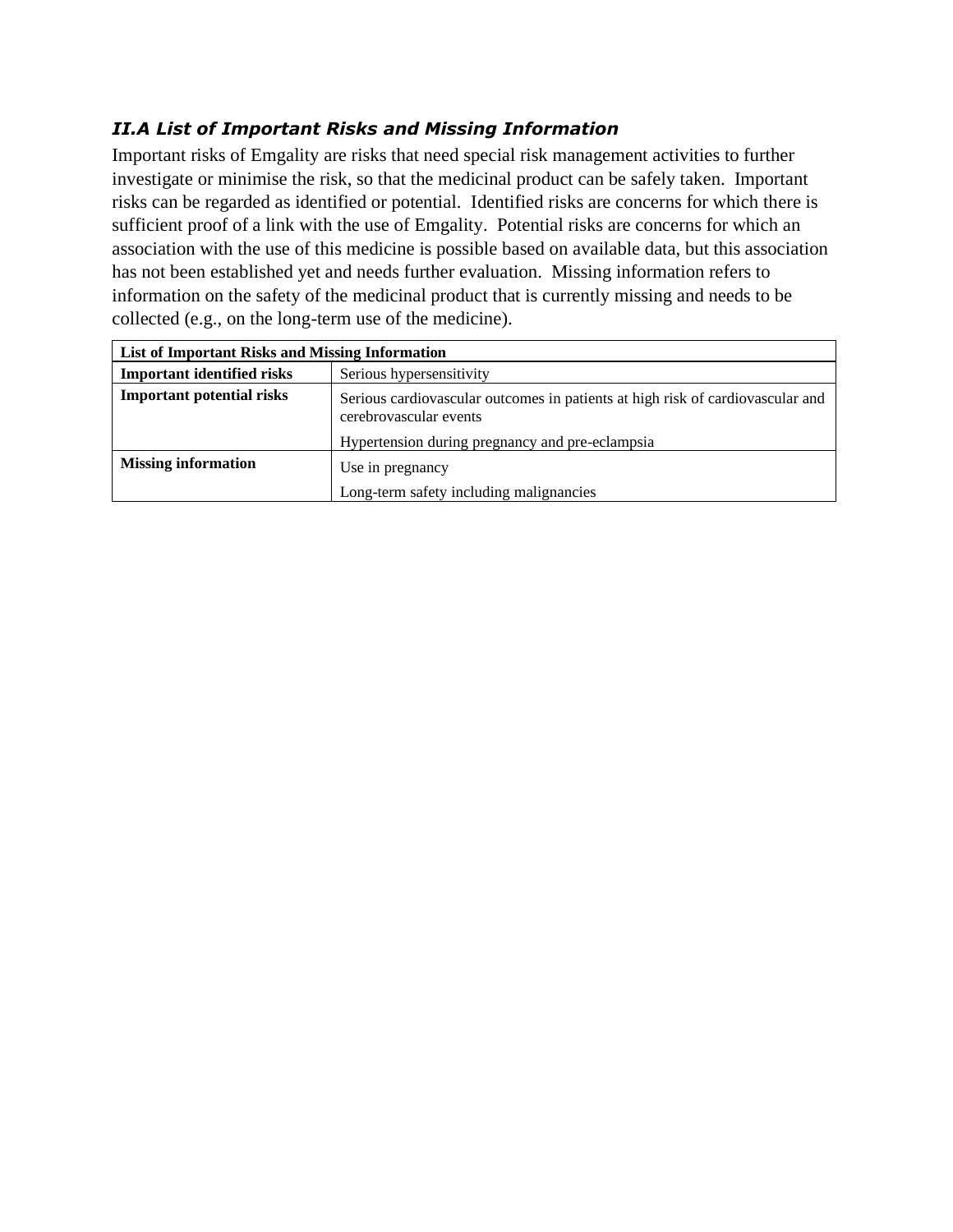## *II.B Summary of Important Risks*

| <b>Important Identified Risk: Serious Hypersensitivity</b> |                                                  |                                                                                                                                                                                                                                                                                                                                                                                                                                                                                                                                                                                                                                                                             |
|------------------------------------------------------------|--------------------------------------------------|-----------------------------------------------------------------------------------------------------------------------------------------------------------------------------------------------------------------------------------------------------------------------------------------------------------------------------------------------------------------------------------------------------------------------------------------------------------------------------------------------------------------------------------------------------------------------------------------------------------------------------------------------------------------------------|
|                                                            | Evidence for linking the risk to<br>the medicine | Antidrug antibody levels that developed after starting<br>galcanezumab did not appear to impact its safety profile in patients<br>who had reported hypersensitivity events. This applied regardless<br>of duration of galcanezumab exposure and magnitude of the<br>antidrug antibody levels measured.                                                                                                                                                                                                                                                                                                                                                                      |
|                                                            |                                                  | The current evidence is from the clinical development programme<br>and from postmarketing reports.                                                                                                                                                                                                                                                                                                                                                                                                                                                                                                                                                                          |
|                                                            |                                                  | In the clinical development programme, hypersensitivity events<br>were observed at a higher incidence in galcanezumab-treated<br>patients compared to placebo. This finding was consistently<br>observed across all the clinical trials with galcanezumab, and the<br>evidence was considered sufficient to conclude that some<br>hypersensitivity reactions (urticaria, pruritus, and injection site<br>reactions) were adverse effects of the product. The profile in the<br>clinical development programme has been mainly characterised by<br>skin events (urticaria and pruritus), which were mild or moderate in<br>severity and associated with nonserious outcomes. |
|                                                            |                                                  | Relatively low patient exposure in the trials did not allow detection<br>of rare hypersensitivity events. However, post-marketing cases of<br>serious hypersensitivity reactions, including anaphylaxis,<br>angioedema, and urticaria, have been reported.                                                                                                                                                                                                                                                                                                                                                                                                                  |
|                                                            | Risk factors and risk groups                     | Patients with a history of hypersensitivity to monoclonal antibodies<br>or therapeutic proteins were excluded from the clinical<br>development programme, therefore it is not known if previous<br>hypersensitivity to another biological product constitutes a risk<br>factor for treatment with galcanezumab.                                                                                                                                                                                                                                                                                                                                                             |
|                                                            |                                                  | No significant dose-response has been observed between the<br>galcanezumab 120 mg and the 240 mg dose groups in the frequency<br>of hypersensitivity TEAEs. No trend for an increase in the<br>by-monthly frequency of hypersensitivity events is evident with<br>additional exposure to galcanezumab.                                                                                                                                                                                                                                                                                                                                                                      |
|                                                            | Risk minimisation measures                       | Routine risk minimisation measures:<br>SmPC Section 4.8 and PL Section 2<br>SmPC Section 4.3 includes a contraindication in patients<br>with known hypersensitivity to galcanezumab or to any of<br>the excipients.<br>SmPC Section 4.4 provides guidance to discontinue<br>galcanezumab and start appropriate therapy if a serious<br>hypersensitivity reaction occurs.<br>PL Section 4 provides guidance to the patient to stop using<br>galcanezumab and tell their doctor if they think that they<br>have had an allergic reaction.                                                                                                                                     |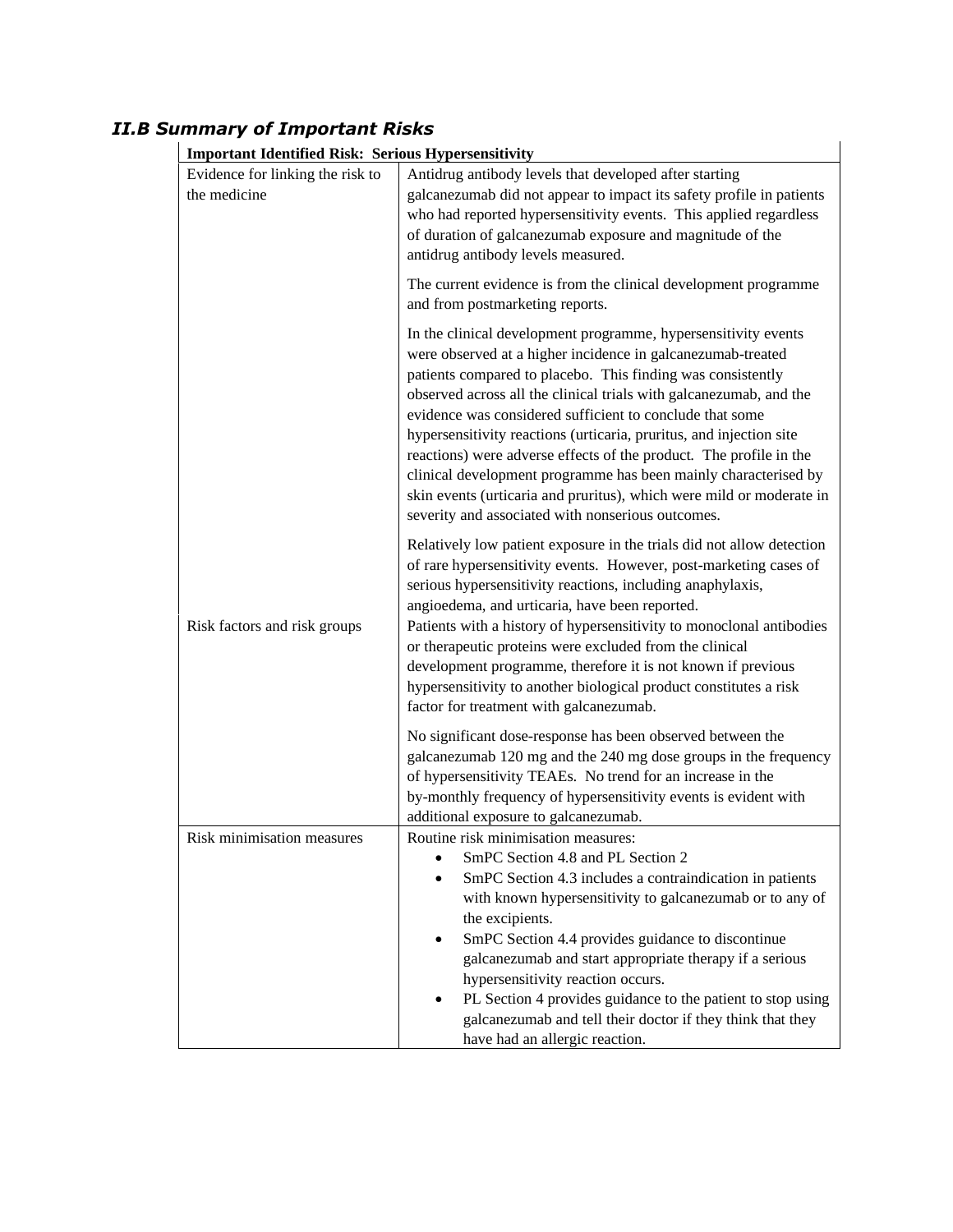| Additional pharmacovigilance | Additional pharmacovigilance activities:                   |
|------------------------------|------------------------------------------------------------|
| activities                   | Galcanezumab European Drug Utilisation and Safety Outcomes |
|                              | Study                                                      |
|                              |                                                            |
|                              | Galcanezumab US Drug Utilisation and Safety Outcomes Study |
|                              | See Section II.C of this summary for an overview of the    |
|                              |                                                            |
|                              | post-authorisation development plan.                       |

Abbreviations: PL = package leaflet; SmPC = summary of product characteristics; TEAEs = treatment-emergent adverse events.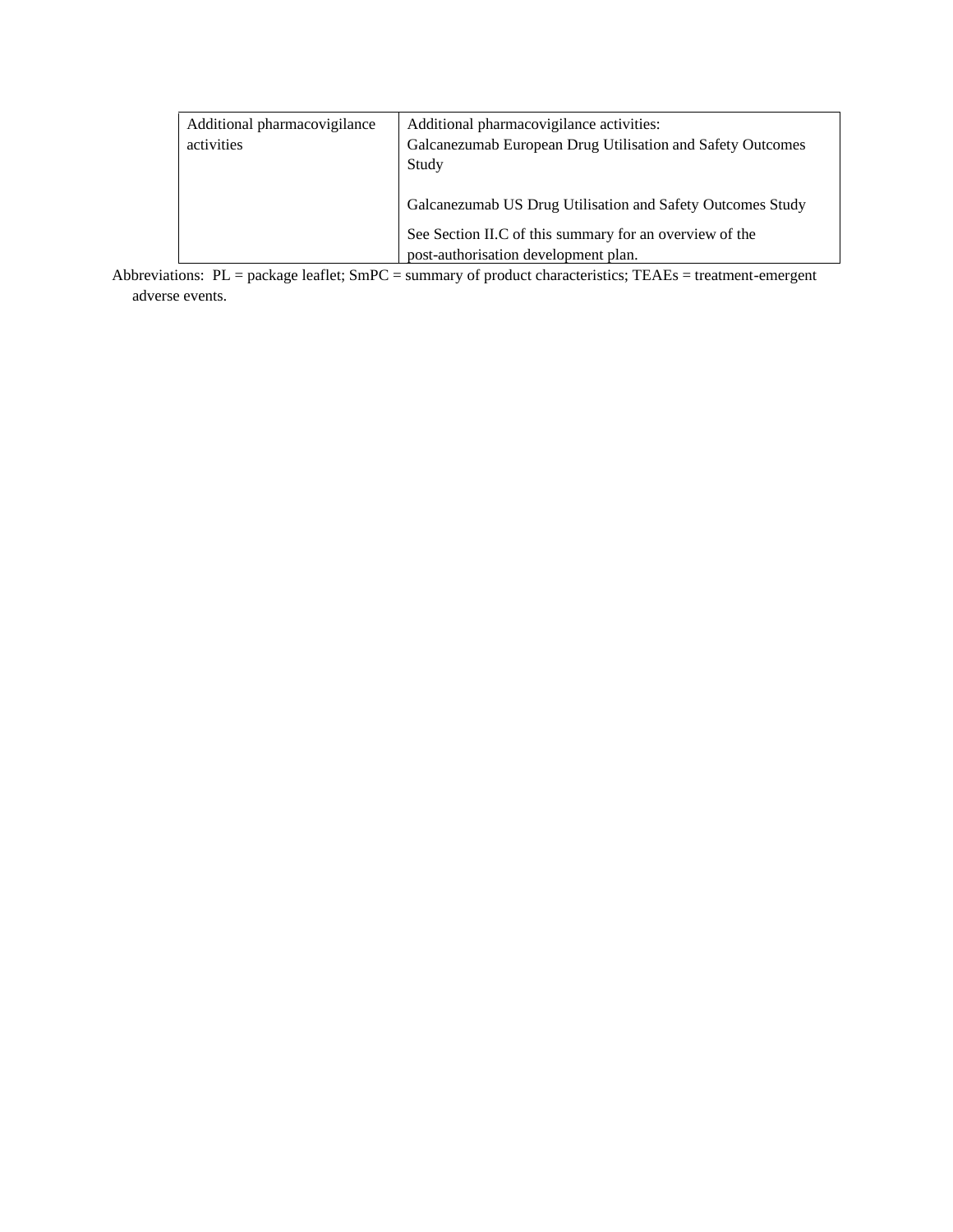|                                                  | Important Potential Risk: Serious Cardiovascular Outcomes in Patients at High Risk of |  |
|--------------------------------------------------|---------------------------------------------------------------------------------------|--|
| <b>Cardiovascular and Cerebrovascular Events</b> |                                                                                       |  |

| Evidence for linking the risk to | Data from the clinical development programme reported in this                                                                         |
|----------------------------------|---------------------------------------------------------------------------------------------------------------------------------------|
| the medicine                     | Marketing Authorisation Application have not demonstrated a                                                                           |
|                                  | signal for serious cardiovascular events for up to 1 year of exposure                                                                 |
|                                  | to galcanezumab. There is therefore no current evidence that                                                                          |
|                                  | serious cardiovascular risk either is an adverse effect of                                                                            |
|                                  | galcanezumab nor has any ostensible impact on the benefit-risk                                                                        |
|                                  | profile. However, relatively few patients have been exposed for up                                                                    |
|                                  | to 1 year and long-term data in a chronic condition such as migraine                                                                  |
|                                  | are missing, so the implications of chronic CGRP inhibition in                                                                        |
|                                  | patients remain uncertain. This uncertainty notably relates to                                                                        |
|                                  | cardiovascular safety given that nonclinical studies suggest that<br>CGRP plays an important role in facilitating vasodilatation to   |
|                                  | various stimuli including acute ischaemia and the target population                                                                   |
|                                  | is at higher risk of ischaemic cardiovascular outcomes.                                                                               |
|                                  |                                                                                                                                       |
|                                  | Patients with a medical history or pre-existing CVD, or risk factors                                                                  |
|                                  | for cardiovascular events were included in the Phase 3 clinical                                                                       |
|                                  | trials, with approximately 17% to 19% of patients identified with<br>pre-existing cardiac risk factors. However, patients with recent |
|                                  | acute cardiovascular events and/or serious cardiovascular risk                                                                        |
|                                  | within the 6 months before enrolment were excluded from the                                                                           |
|                                  | Phase 3 migraine trials. In addition, patients with a lifetime history                                                                |
|                                  | of stroke were excluded from 2 Phase 3 studies. As a result, the                                                                      |
|                                  | cardiovascular safety of the product in the migraine population at                                                                    |
|                                  | higher risk represents a gap in knowledge.                                                                                            |
| Risk factors and risk groups     | No specific risk factors have been identified for cardiovascular                                                                      |
|                                  | outcomes in patients treated with galcanezumab.                                                                                       |
| Risk minimisation measures       | Routine risk minimisation measures                                                                                                    |
|                                  | SmPC Section 4.4 states that patients with certain major                                                                              |
|                                  | cardiovascular diseases were excluded from clinical                                                                                   |
|                                  | studies and cross-references to section 5.1 for additional                                                                            |
|                                  | details on these patients.                                                                                                            |
|                                  | PL Section 2 advises patients to inform their HCP if they                                                                             |
|                                  | have serious cardiovascular disease.                                                                                                  |
| Additional pharmacovigilance     | Additional pharmacovigilance activities:                                                                                              |
| activities                       | Galcanezumab European Drug Utilisation and Safety Outcomes                                                                            |
|                                  | Study                                                                                                                                 |
|                                  |                                                                                                                                       |
|                                  | Galcanezumab US Drug Utilisation and Safety Outcomes Study                                                                            |
|                                  | See Section II.C of this summary for an overview of the                                                                               |
|                                  | post-authorisation development plan.                                                                                                  |
|                                  | <b>Important Potential Risk: Hypertension During Pregnancy and Pre-eclampsia</b>                                                      |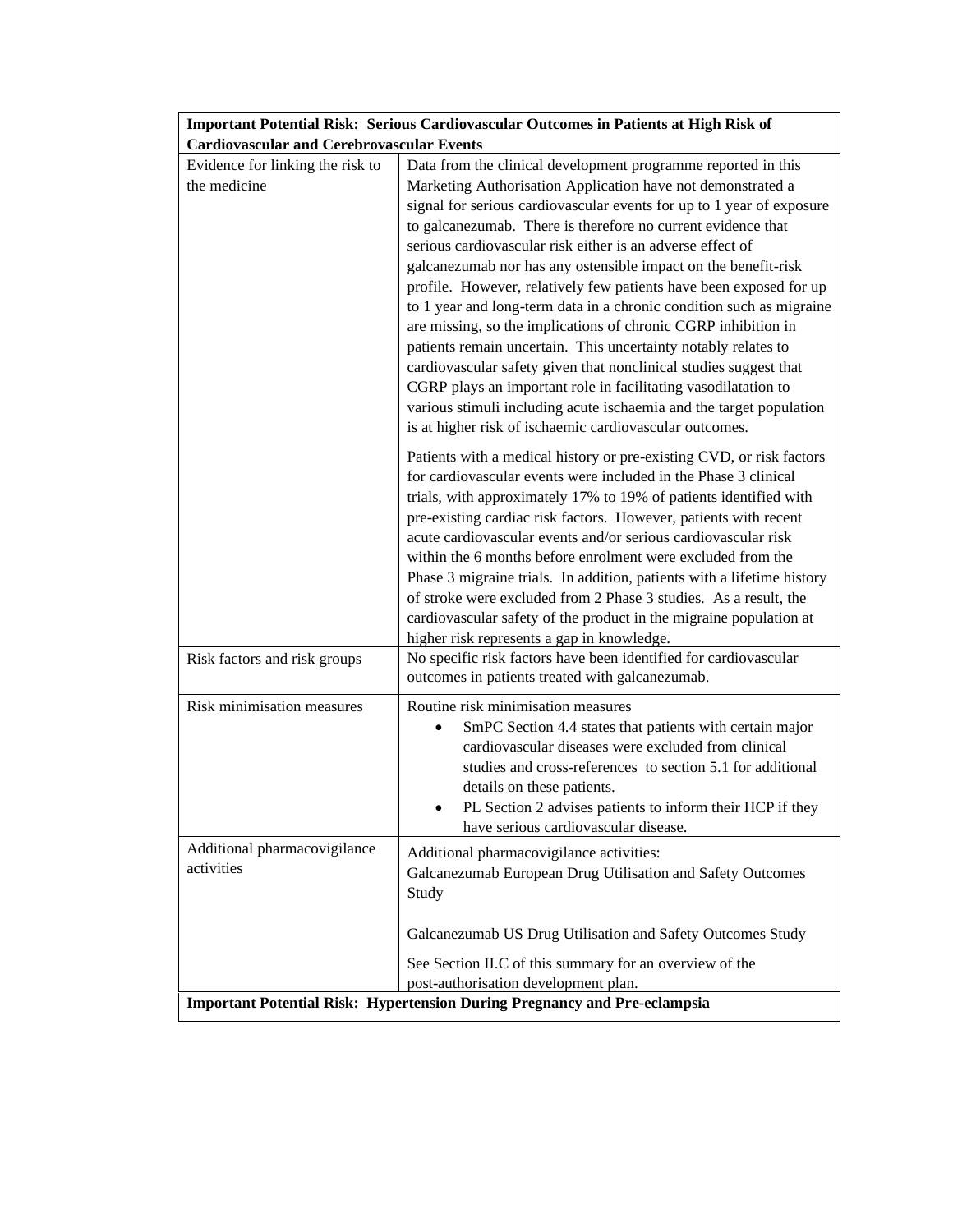| Evidence for linking the risk to<br>the medicine | The majority of patients with migraine are females of child-bearing<br>age; therefore, pregnancy is likely to occur in women who are<br>exposed to galcanezumab. In addition, women with migraine are<br>thought to be at an increased risk for pre-eclampsia compared to<br>women without migraine, due to disordered reactivity of the blood<br>vessels and abnormal platelet activity. Studies performed in<br>multiple countries have demonstrated that women with migraine<br>experience a 1.4 - 4.0 fold increased risk of pre-eclampsia relative<br>to non-migraine controls.                                                                                                                                                                                                   |
|--------------------------------------------------|----------------------------------------------------------------------------------------------------------------------------------------------------------------------------------------------------------------------------------------------------------------------------------------------------------------------------------------------------------------------------------------------------------------------------------------------------------------------------------------------------------------------------------------------------------------------------------------------------------------------------------------------------------------------------------------------------------------------------------------------------------------------------------------|
|                                                  | There was no evidence of an increased risk of hypertension or pre-<br>eclampsia in patients exposed to galcanezumab in pregnancy during<br>clinical development; however, experience in pregnancy was very<br>limited. Of 16 pregnancies, reported in total since the original<br>submission, one mother experienced pre-eclampsia (6.25% of<br>pregnancies). This is consistent with the World Health<br>Organisation's global estimate of pre-eclampsia in the general<br>population (2-8%). Given the biological mechanism of<br>galcanezumab and the role of CGRP in pregnancy, there is a<br>theoretical rationale for including hypertension and pre-eclampsia,<br>as an important potential risk among women with migraine who are<br>exposed to galcanezumab during pregnancy. |
| Risk factors and risk groups                     | Other than the subset of treated migraine patients who become<br>pregnant who, in general are at higher risk of hypertension in<br>pregnancy or pre-eclampsia, no specific risk factors have been<br>identified for galcanezumab as experience of pre-eclampsia is<br>confined to one case (6.25%).                                                                                                                                                                                                                                                                                                                                                                                                                                                                                    |
|                                                  | Preventability:<br>Current experience of the use of galcanezumab in pregnancy and<br>hypertension /pre-eclampsia is too limited to provide data on the<br>predictability of the potential risk or factors that could increase the<br>risk. Routine management of pregnancy, irrespective of any<br>treatment received, includes regular blood pressure monitoring as a<br>standard measure. In these circumstances, it would be expected<br>that clinically concerning increases in BP as a possible predictor of<br>pre-eclampsia would be detected as part of standard clinical<br>practice.                                                                                                                                                                                         |
| Risk minimisation measures                       | Routine risk minimisation measures<br>None beyond proposed wording for use in pregnancy in<br>SmPC Section 4.6 and section 2 of the PL.                                                                                                                                                                                                                                                                                                                                                                                                                                                                                                                                                                                                                                                |
| Additional pharmacovigilance<br>activities       | Additional pharmacovigilance activities:<br>Cohort Study of Exposure to Galcanezumab during Pregnancy<br>See Section II.C of this summary for an overview of the<br>post-authorisation development plan.                                                                                                                                                                                                                                                                                                                                                                                                                                                                                                                                                                               |

Abbreviations: BP = blood pressure; CGRP = calcitonin gene-related peptide; CVD = cardiovascular disease; EU = European Union; GVP = good pharmacovigilance practice; HCP = health care professional; SmPC = summary of product characteristics.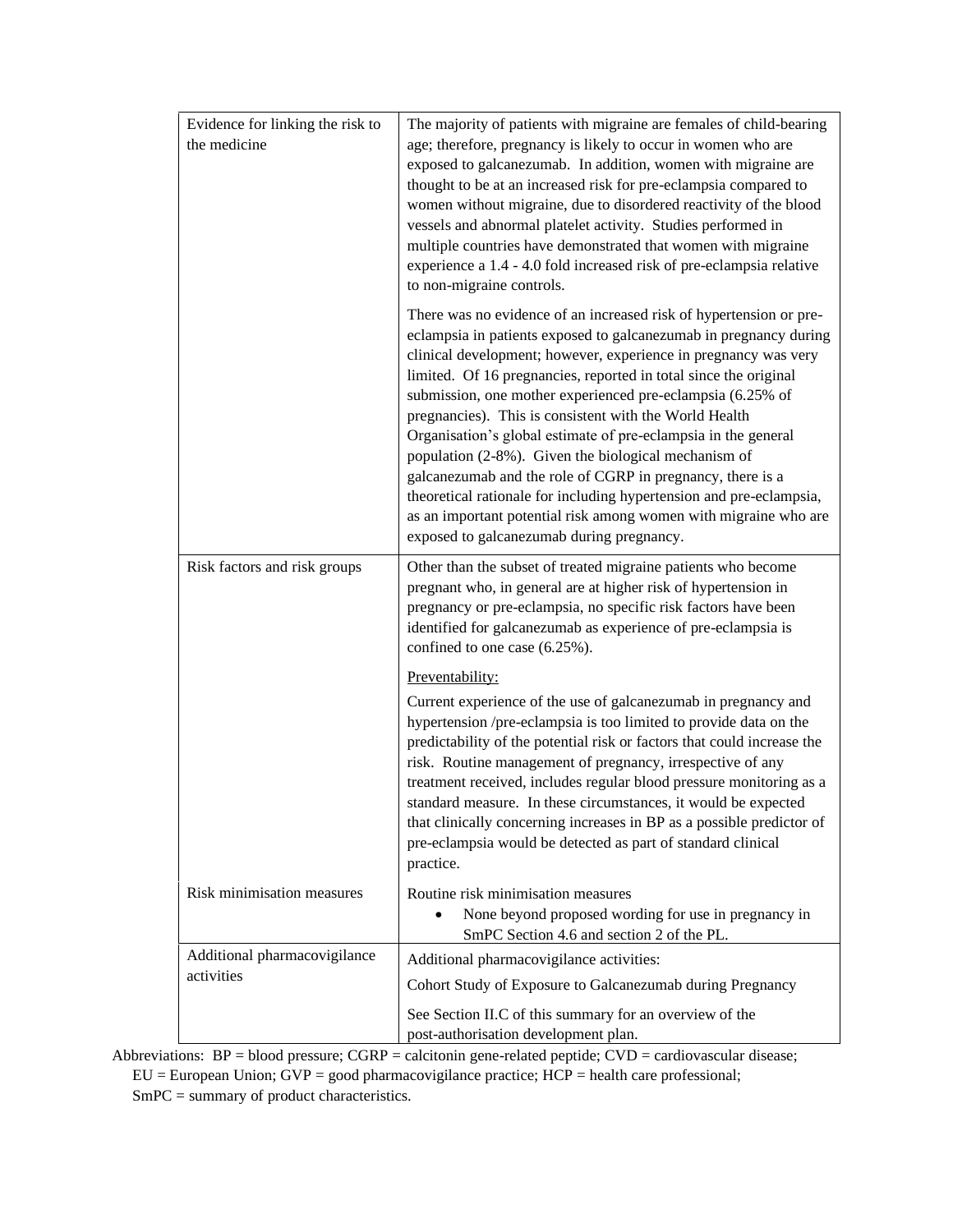| <b>Missing Information: Use in Pregnancy</b> |                                                                                                                                                                                                                                                                                                                                                                                                                                                                                                                                                                                                                                                                                                                                                                                                                   |
|----------------------------------------------|-------------------------------------------------------------------------------------------------------------------------------------------------------------------------------------------------------------------------------------------------------------------------------------------------------------------------------------------------------------------------------------------------------------------------------------------------------------------------------------------------------------------------------------------------------------------------------------------------------------------------------------------------------------------------------------------------------------------------------------------------------------------------------------------------------------------|
| Risk minimisation measures                   | Routine risk minimisation measures:<br>SmPC Section 4.6 provides guidance that as a<br>precautionary measure, it is preferable to avoid the use of<br>galcanezumab during pregnancy. Emgality could be<br>considered during breastfeeding only if clinically needed.<br>It is specifically recommended that women of childbearing<br>potential use an effective method of contraception during<br>treatment and for at least 5 months after treatment.<br>PL Section 2 advises women to avoid becoming pregnant<br>$\bullet$<br>while using galcanezumab and also recommends using<br>contraception while using Emgality and for at least<br>5 months after the last Emgality dose. Women who are<br>breast-feeding or planning to breast-feed are advised<br>to talk to their doctor before using this medicine. |
| Additional pharmacovigilance<br>activities   | Additional pharmacovigilance activities:<br>Cohort Study of Exposure to Galcanezumab during Pregnancy<br>See Section II.C of this summary for an overview of the<br>post-authorisation development plan.                                                                                                                                                                                                                                                                                                                                                                                                                                                                                                                                                                                                          |

Abbreviations: SmPC = summary of product characteristics.

| <b>Missing Information: Long-Term Safety Including Malignancies</b> |                                                               |
|---------------------------------------------------------------------|---------------------------------------------------------------|
| Risk minimisation measures                                          | Routine risk minimisation measures:                           |
|                                                                     | SmPC Section 5.3<br>$\bullet$                                 |
| Additional pharmacovigilance                                        | Additional pharmacovigilance activities:                      |
| activities                                                          | Galcanezumab European Drug Utilisation and Safety Outcomes    |
|                                                                     | Study                                                         |
|                                                                     | Galcanezumab US Drug Utilisation and Safety Outcomes Study    |
|                                                                     | See Section II.C of this summary for an overview of the post- |
|                                                                     | authorisation development plan.                               |

Abbreviations: SmPC = summary of product characteristics.

### *II.C Post-Authorisation Development Plan*

### **II.C.1 Studies that are Conditions of the Marketing Authorisation**

There are no studies that are conditions of the marketing authorisation or specific obligation of Emgality.

## **II.C.2 Other Studies in Post-Authorisation Development Plan**

*Study short name*: Cohort Study of Exposure to Galcanezumab during Pregnancy

*Purpose of the study*: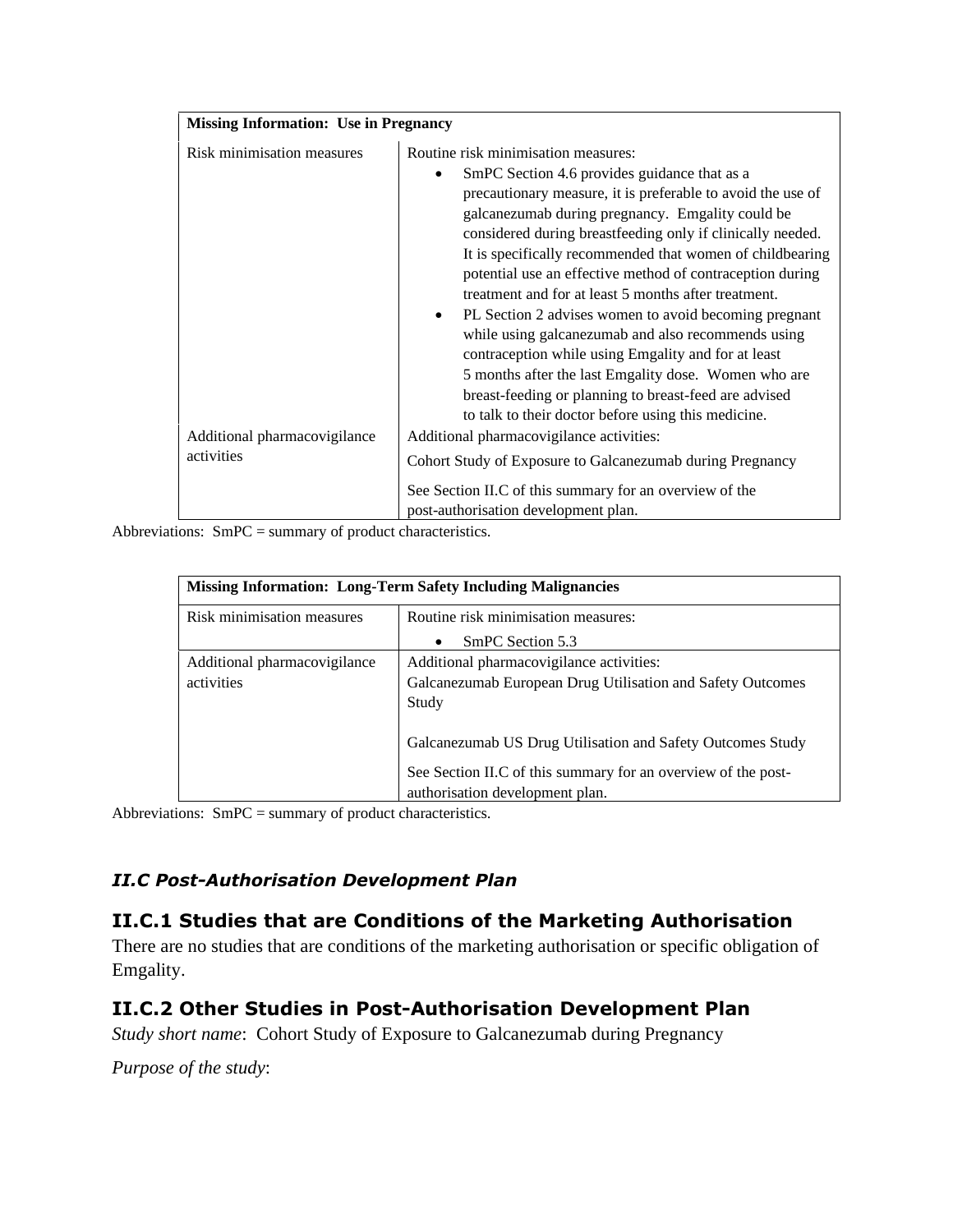Pregnant women were not included in the clinical development programme; however, the indicated population is predominantly women, many whom are of childbearing age. The population of pregnant women treated with galcanezumab is therefore one which warrants further characterisation, as effects on the foetus after exposure in utero are unknown. For risk management purposes, this represents missing information as adverse outcomes in pregnancy could impact benefit-risk. Additionally, some non-clinical studies have shown that CGRP is an important factor in blood pressure regulation during pregnancy and that low CGRP levels have been associated with pre-eclampsia. Given that there is a theoretical rationale for hypertension during pregnancy and pre-eclampsia, these are considered to be important potential risks. This post-authorisation observational study will actively monitor exposure to galcanezumab during pregnancy among women with migraine or cluster headache, study the incidence of pregnancy outcomes (including hypertension during pregnancy and pre-eclampsia) in women with galcanezumab exposure, and compare the incidence of pregnancy outcomes to other women with migraine, including those receiving other prophylactic medication for the treatment of migraine.

*Study short name*: Galcanezumab European Drug Utilisation and Safety Outcomes Study

#### *Purpose of the study*:

The longer-term safety of galcanezumab (beyond 1 year) has not been established through the clinical trial programme. Migraine is a chronic condition; therefore, long-term galcanezumab use beyond 1 year is reasonably anticipated in routine clinical practice. Therefore, adverse effects which are infrequent, have a longer latency period such as malignancy, and/or are infrequent among migraine patients such as serious hypersensitivity could occur. Additionally, patients with recent acute cardiovascular events and/or serious cardiovascular risk, as well as patients over the age of 65, were excluded from the clinical trial population and use in this group of patients may also occur in everyday clinical practice. The implications of long-term inhibition of CGRP are unknown, including the impact on long-term safety. As a result, the long-term safety of galcanezumab in larger patient populations requires further characterisation

The objective of this study is to evaluate the utilisation and long-term safety of galcanezumab, including cardiovascular safety, malignancy, and serious hypersensitivity events in routine clinical practice.

The secondary objective is to provide context for incidence rates of safety events seen in the galcanezumab cohort by describing the incidence rates observed in a comparator cohort and, as feasible, to conduct comparative safety analyses of serious cardiovascular events, serious hypersensitivity reactions, and malignancies using patients initiated on other prophylactic migraine medication as a control.

*Study short name*: Galcanezumab US Drug Utilisation and Safety Outcomes Study

### *Purpose of the study*:

The longer-term safety of galcanezumab (beyond 1 year) has not been established through the clinical trial programme. As migraine is a chronic condition, potential longer-term use beyond 1 year is anticipated in routine clinical practice. Therefore, adverse effects that have a longer